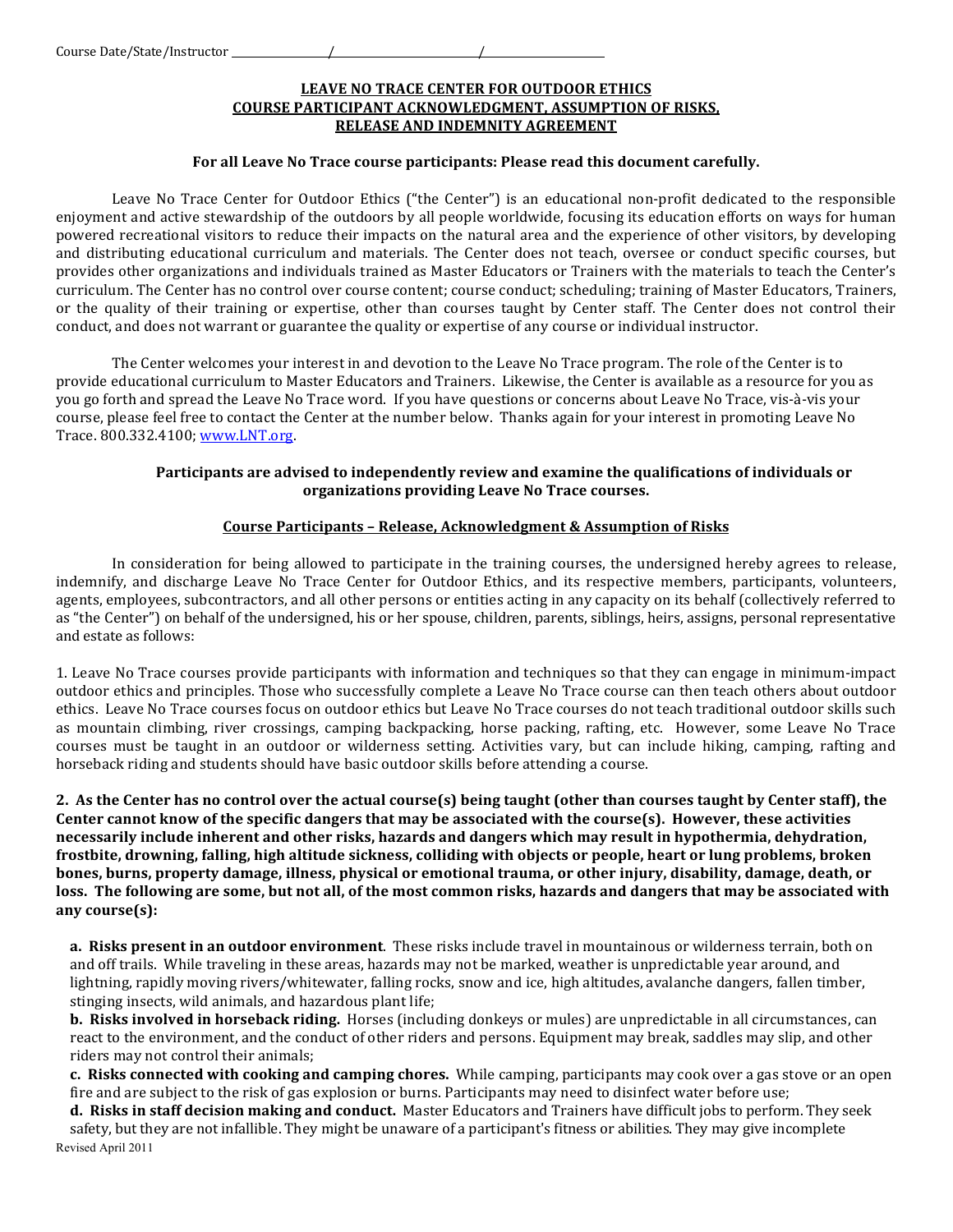warnings or instructions, they could misjudge the weather, terrain, water level, or route location. **Each participant should question the individual instructor(s) of the course to learn the associated risks and safety precautions employed;** 

**e. Risks associated with travel**. Travel may be on foot, or by vehicle, boat or other means, and may be over difficult terrain or via lakes and rivers, in adverse weather conditions;

**f. Risks connected with geographic location**. Remote locations may create difficulties in communication and transportation and delays in evacuation and medical care;

**g. Risks regarding equipment.** Equipment used in an activity may break, fail or malfunction;

**h. Risks regarding conduct**. It is possible that you, other participants or third parties (e.g. driver, rescue squad, hospital) may act negligently or recklessly.

3. By voluntarily agreeing to participate, you assume and accept full responsibility for yourself, for the inherent and other risks of these activities (both known and unknown), and for any injury, damage, death, or other loss you may suffer, resulting from such risks and resulting from your own, and other's, negligence or other misconduct.

## **4. THEREFORE, YOU VOLUNTARILY RELEASE, FOREVER DISCHARGE, AND AGREE TO INDEMNIFY AND HOLD HARMLESS**

**THE CENTER,** and pay all damages, judgments or amounts, expenses, including all costs of defense and/or costs of enforcing this agreement, including attorney's fees and costs, incurred by the Center related to such lawsuits, claims, demands, or causes of action, which are in any way connected with your participation in this activity or your use of the Center's equipment or facilities, **INCLUDING ANY SUCH CLAIMS WHICH ALLEGE NEGLIGENT ACTS OR OMISSIONS OF THE CENTER.** 

5. You certify that you have adequate insurance to cover any injury or damage you may cause or suffer while participating, or else you agree to bear the costs of such injury or damage yourself. You further certify that you are willing to assume the risk of any medical or physical condition you may have. You hereby authorize the Center, or anyone acting on its behalf, to seek medical treatment for you if you are unable to request it for yourself.

6. In the event that you file a lawsuit against the Center, you agree to do so solely in the state of Colorado, and you further agree that the substantive law of Colorado shall apply in that action without regard to the conflict of law rules of that state. You agree that if any portion of this agreement is found to be void or unenforceable, the remaining portions shall remain in full force and effect.

7. You consent to having any photograph of yourself or your family members used, published or sold (without compensation to you or them) by the Center.

BY SIGNING THIS DOCUMENT, YOU ACKNOWLEDGE THAT IF ANYONE IS HURT OR PROPERTY IS DAMAGED DURING YOUR PARTICIPATION IN ANY LEAVE NO TRACE COURSE, YOU MAY BE FOUND BY A COURT OF LAW TO HAVE WAIVED YOUR RIGHT TO MAINTAIN A LAWSUIT AGAINST THE CENTER ON THE BASIS OF ANY CLAIM FROM WHICH YOU HAVE RELEASED THE CENTER HEREIN. YOU HAVE HAD SUFFICIENT OPPORTUNITY TO READ THIS ENTIRE DOCUMENT, YOU HAVE READ AND UNDERSTOOD IT, AND YOU AGREE TO BE BOUND BY ITS TERMS.

| Print Name      |      |
|-----------------|------|
|                 |      |
| Telephone Phone | Date |
|                 |      |

## PARENT'S OR GUARDIAN'S ADDITIONAL INDEMNIFICATION (Must be completed for participants under the age of 18)

In consideration of  $\blacksquare'$  (print minor's name) (the "Minor") being permitted by the Center to participate in its activities and to use its equipment and facilities, you warrant that you are the parent or guardian of the Minor and that you have the authority to make decisions as to the Minor's participation in recreational activities, You further agree to indemnify and hold harmless the Center from any and all claims which are brought by, or on behalf of the Minor, and which are in any way connected with such use or participation by the Minor. YOU HEREBY CONSENT TO THE MINOR PARTICIPATING IN THE TRIP, AND YOU UNDERSTAND AND AGREE THAT ALL OF THE TERMS OF THIS AGREEMENT **SHALL APPLY EQUALLY TO BOTH YOU AND THE MINOR.** 

| Parent or Guardian | Print Name |
|--------------------|------------|
| Address            |            |
| Telephone Phone    | Date       |

Revised April 2011